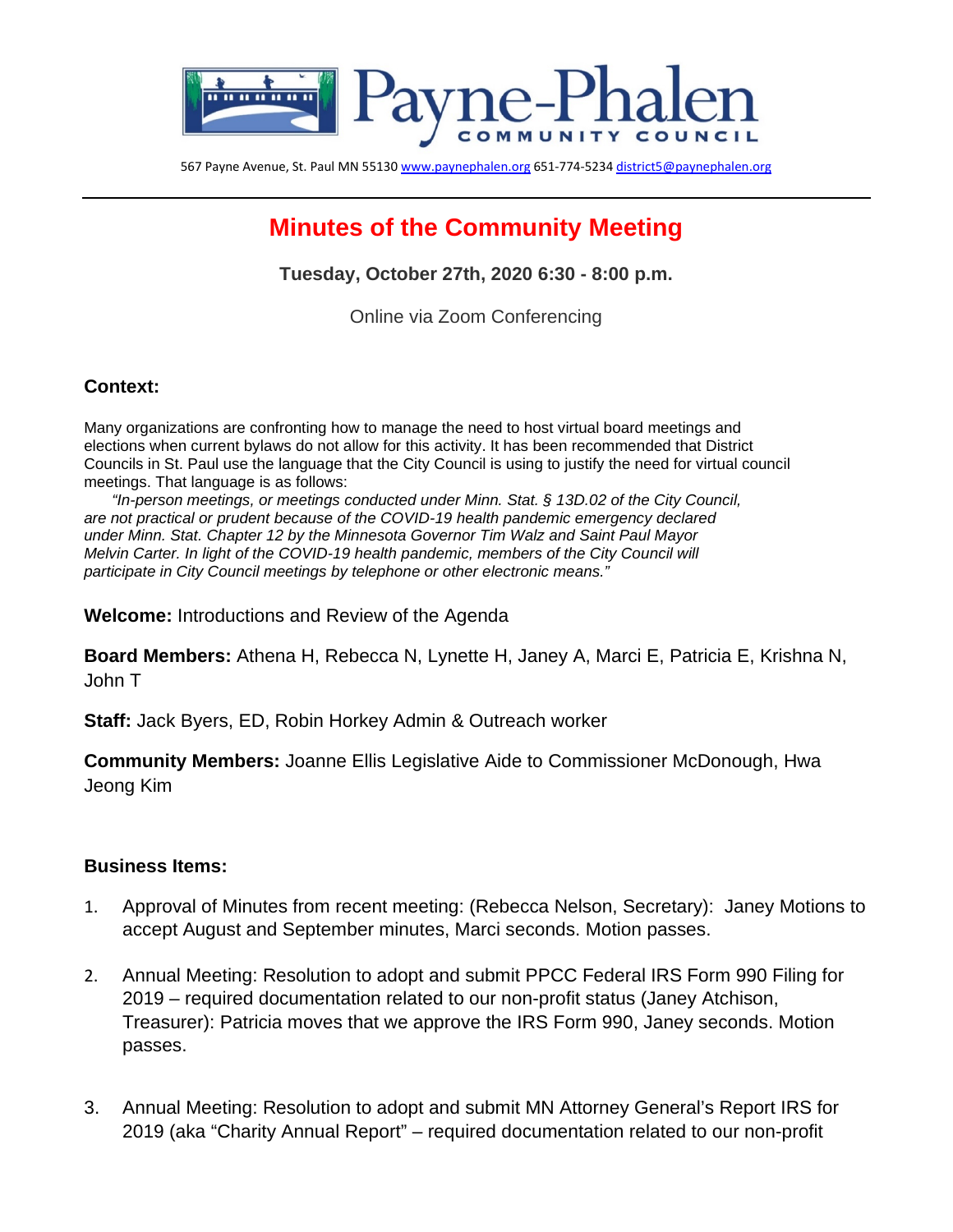status) (Janey Atchison, Treasurer) Patricia moves to approve and file the Attorney General Form, Janey seconds, motion passes

- 4. PPCC Financial Report and Status (Janey Atchison, Treasurer): In discussion with Bill Z, Jack, Janey and Bookkeeper, there are still monies coming in from the City, grants and projects are going forward. Discrepancies noted by Bill resolved as an accounting procedure from a bookkeeper a few bookkeepers back Some things are several generations removed. Issued to be verified
- 5. Nominations/Events Committee: Recommendation to appoint Kelsey Canady to the PPCC Board. Patricia moves to have Kelsey appointed to a two year term unless Stuart gives up his three year term. Rebecca seconds. Motion passes

# **Presentations and Community Discussion:**

6.City of St Paul Planning Commission: Comment period for study to update the definition of "Family" in the Zoning Code. Intention is to create a new definition to update and better represent our communities now, and to make the definition less discriminatory. Patricia motions to use letter written by Jack after our last Monthly meeting an striking the current language. Janey seconds. Motion passes

# **Wrap-up, announcements and other business:**

- 7. Public comment notices from City of St Paul:
	- Study to update the definition of "Family" in the Zoning Code
	- License Request: Gregory Schneller, Ivy Auto Repair, 1324 Arcade St
	- License Request for Pull tabs: NorthStar Bar, 883 Payne Ave
	- License Request: Checks R Us Inc., 942 Payne Ave

- License Request: Run & Run Inc., 350 University Ave E, Second-Hand Dealer – Motor Vehicle.

8. Forthcoming request for support: Hope Academy: Demolition of houses, building addition and new surface parking lot. They will be making a presentation soon. Jack has a meeting scheduled with Kou Vang Thursday to talk about, including Conduit Bond funding.

- 9. De-Brief: Arcade St Working Group
- 10. De-Brief: Solidarity Street Gallery Event
- 11. De-Brief: Rivoli Revival 2020